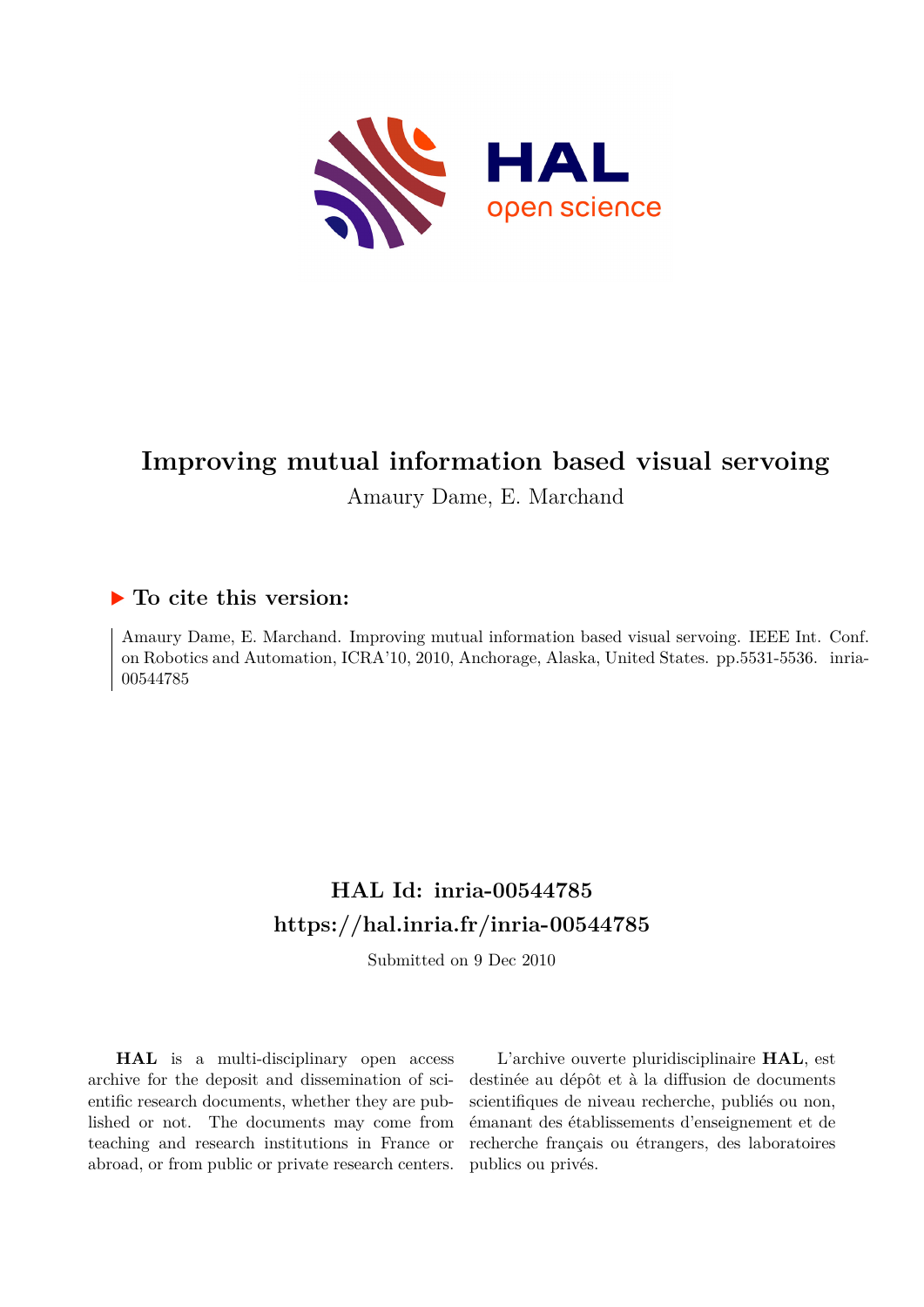## **Improving mutual information-based visual servoing**

Amaury Dame, Eric Marchand

*Abstract***— In a previous paper [3], we proposed a new way to achieve visual servoing. Rather than minimizing the error between the position of two set of geometric features, we proposed to maximize the mutual information shared by the current and desired images. This leads to a new information theoretic approach to visual servoing. Mutual information is a well known alignment function. Thanks to its robustness toward illumination variations, occlusions and multi modality, it has been widely used in medical applications for alignment as well as in general tracking problems. Despite those previous works, no highlight has been given on the problem of Hessian computation that yields, in the case of common approximations, to divergence of the optimization process. In this paper we focus on the need of computing the second order derivative of the mutual information in visual servoing. Experiments on a 6 dof robot demonstrates the significance of this work on visual servoing tasks.**

#### I. INTRODUCTION

Visual servoing consists in using the information provided by a vision sensor to control the movements of a dynamic system [1]. Most of the proposed approaches requires the extraction of a set of geometric visual features that have to be tracked and matched over frames. This process has proved to be a difficult one.

Recently, it has been shown that no other information than the image intensity can be considered to control the robot motion and that these difficult tracking and matching processes can be totally removed. The approaches proposed by [2]–[4], [7], no longer require any matching or tracking process. They turn the visual servoing problem into a non linear optimization problem [9]. The error to be minimized is no more defined by the difference between some desired and current features but by an alignment function between the current image **I** and the image acquired at the desired position **I**∗. In [2] the alignment function is defined by the sum of squared differences on the intensity of all pixels of the two images, in [7] by spatial sampling kernels and in [3] by the mutual information between the two images [12]. Whereas these methods are very different from the classical geometric approaches [1], the goal remains the same: from its current pose **r**, the robot has to reach the desired pose **r**∗. In terms of optimization, it means that during all the visual servoing task the pose of the robot has to evolve in the direction of the extremum of the choosed alignment function by sending a velocity to the robot. This robot velocity is computed using the derivatives of the cost function with respect to the pose **r**.

In the present work we focus on the cost function defined by mutual information [10] shared by the current and desired

Amaury Dame is with CNRS, IRISA, Rennes, France. Eric Marchand is with Université de Rennes 1, INRIA lagadic team, France. This work is supported by DGA under contribution to student grant. firstname.name@irisa.fr.

image [3]. This function does not compare directly intensities of the two images but the distribution of the information in the images. This yields to very interesting properties for visual servoing: this approach is robust to large light variations, to occlusions and to the mutlimodality of acquisition between the desired and the current image.

We consider this cost function derivatives and show that special care has to be taken in the computation of the Hessian matrix. Our studies reveal that classical approximation on the Hessian [5], [6], [11] may involve divergence in the visual servoing task.In alignment or tracking algorithm this problem can be solve of using an approach like Brent's method but in visual servoing it is impossible to use this kind of method because it requires backtracking. In previous works [3] the problem has been handled by successively changing some parameters in the computation during the servoing task. This leads to problematic non continuous and non smooth control law and non optimal robot 3D trajectory. To the best of our knowledge, despite the fact that mutual information is commonly used in computer vision, no paper raises the problem of these regularly used approximations.

This paper clearly defines the previous encountered problem and proposes a way to properly handle it. The exact formulation of the Hessian matrix is defined and several experiments on a 6 dof robot show that the behaviour in the 3D space is better than in our previous works. The multimodal image-based navigation proposed in previous work that was limited to 3 dof is now workable with 6 dof applications as it is shown on the last experiment.

The remainder of this paper is organized as follows. The first section presents the way to achieve visual servoing by a non linear optimization and introduces an example that allows illustrating the main expressions. The definition of mutual information is given in Section II with its derivatives where we focus on the Hessian computation. In Section III a solution to perform the visual servoing task despite the small concavity domain of mutual information is proposed. Finally Section IV illustrates the results obtained using a 6 dof robot.

#### II. BACKGROUND

#### *A. Visual servoing as a non linear optimization*

The aim of a visual servoing task is to minimize the error between the current pose of the robot and a desired pose using a camera. Here we consider an eye-in-hand configuration, the camera is placed at the end effector of the robot, and the scene is supposed motionless. Hypotheses are simple, only the image at the desired pose is known. Mutual information is a function that defines the quantity of information shared by two variables [12]. Maximizing mutual information between the desired image and the current image acquired by the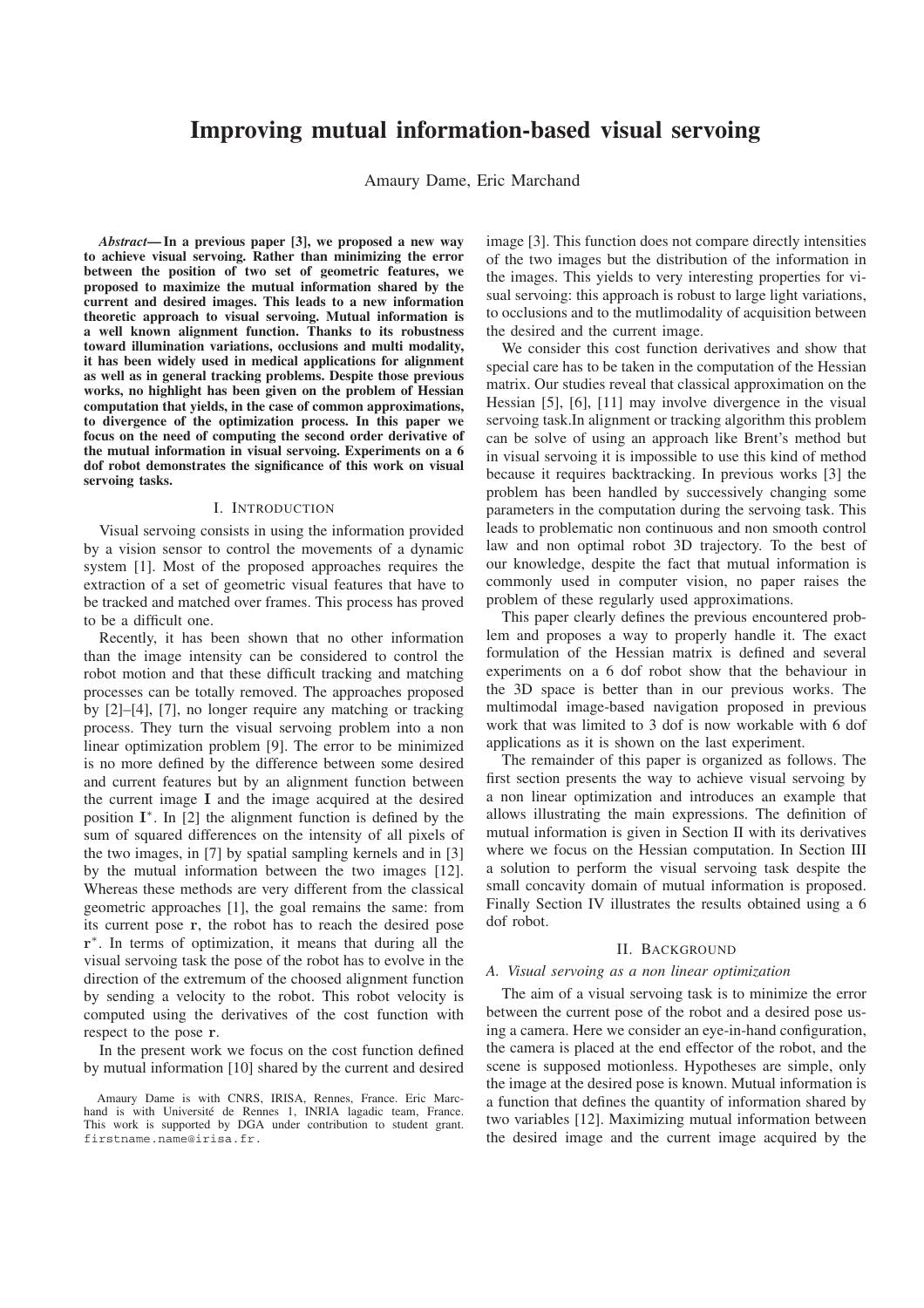robot is equivalent to minimize the error between the current and the desired position [3]. The optimization process is a Newton's descent method that typically requires the gradient **G** and the Hessian matrix **H** of the function to maximize. Within this context, the velocity **v** sent to the robot can simply be defined by:

$$
\mathbf{v} = -\lambda \mathbf{H}^{-1} \mathbf{G}^{\top}
$$
 (1)

where  $\lambda$  is the step size of the optimization. Following sections give definitions of mutual information and its derivatives (gradient and Hessian matrix).

#### *B. Illustration*

The goal of the visual servoing task is to control a 6 dof robot. Since the possibilities to represent the expressions of a 6 dof non linear optimization problem are limited, a set of illustrations is shown on a more simple example that uses a one degree of freedom visual servoing task. This example allows illustrating the main expressions that we will define in this work. The camera is positioned around the desired pose along the degree of freedom and the results used in the minimization can be analysed. Figure 1 illustrates the corresponding method: an image is acquired at the desired pose of the robot, then the robot goes through surrounding poses using the choosed transformation (here the translation along the  $x$  axis of the camera frame is represented) and mutual information and its derivatives are computed using the current image and the desired image for each position.



Fig. 1. Method used to compute mutual information and its derivatives along one axis. Here the represented transformation is the translation along the  $x$  axis of the camera. (a) External view of the camera at the desired position (red) and at the position corresponding to a 4cm translation (green). (b) image **I**∗ acquired at the desired pose (c) image **I** at the current position.

#### III. MUTUAL INFORMATION IN VISUAL SERVOING

#### *A. Mutual information definition*

As shown in previous works [3], mutual information between the desired image **I**<sup>∗</sup> and the current image **I** can be defined with respect to the camera pose **r** by the following expression:

$$
MI(\mathbf{r}) = \sum_{i,j} p_{ij}(i,j,\mathbf{r}) \log \left( \frac{p_{ij}(i,j,\mathbf{r})}{p_i(i,\mathbf{r})p_j(j)} \right) \tag{2}
$$

where  $p_{ij}(i, j)$  is the probability of the couple  $(\overline{\mathbf{I}}(\mathbf{x}), \overline{\mathbf{I}^*}(\mathbf{x}))$ to have the value  $(i, j)$  that is called joint probability.  $p_i$  and  $p_i$  are the probabilities of respectively  $\overline{\mathbf{I}}(\mathbf{x})$  and  $\overline{\mathbf{I}^*}(\mathbf{x})$  to have the values i and j, these are called marginal probabilities.  $\overline{I}$ and **I**<sup>∗</sup> are respectively the images **I** and **I**<sup>∗</sup> scaled to belong to the  $[0; Nc] \subset \mathbb{R}$  space:

$$
\overline{\mathbf{I}}(\mathbf{x}) = \mathbf{I}(\mathbf{x}) \frac{N_c}{N_{c_{\mathbf{I}}}} \qquad \overline{\mathbf{I}^*}(\mathbf{x}) = \mathbf{I}^*(\mathbf{x}) \frac{N_c}{N_{c_{\mathbf{I}^*}}}.
$$
 (3)

where  $N_{cI}$  and  $N_{cI*}$  are the maximal intensities of the pixels of **<sup>I</sup>** and **<sup>I</sup>**<sup>∗</sup> (typically 255). The probabilities are basically defined using normalized histogram functions, so that the joint probability is obtained using the joint histogram of the two images and the marginal probabilities are obtained using the histogram of each images as follows:

$$
p_{ij}(i,j,\mathbf{r}) = \frac{1}{N_{\mathbf{x}}} \sum_{\mathbf{x}} \phi\left(i - \overline{\mathbf{I}}(\mathbf{x}, \mathbf{r})\right) \phi\left(j - \overline{\mathbf{I}^*}(\mathbf{x})\right) (4)
$$

$$
p_i(i, \mathbf{r}) = \frac{1}{N_\mathbf{x}} \sum_\mathbf{x} \phi(i - \overline{\mathbf{I}}(\mathbf{x}, \mathbf{r})) \tag{5}
$$

$$
p_j(j) = \frac{1}{N_{\mathbf{x}}} \sum_{\mathbf{x}} \phi\left(j - \overline{\mathbf{I}^*}(\mathbf{x})\right)
$$
(6)

where  $N_x$  is the number of point **x** in the region of interest in the image. Typically the  $\phi$  function used to compute histograms are Gaussians centered on zero. It is commun to approximate Gaussians with B-splines functions. In [3],  $\phi$  used to be approximated with a first order B-spline that is easy and fast to compute but that is not differentiable and causes difficulties to compute the derivatives needed for the minimization. In our experiments Gaussians is then approximated by tricubic B-splines functions that is a twotimes differentiable function (see figure 2).



Fig. 2.  $\phi$  function defined as a third order B-spline that is two-times differentiable. (a) third order B-spline, (b) its derivative and (c) its second order derivative.

Mutual information has been computed using the previous definition for the example described in Section II.B. Figure 3(a) shows that mutual information reaches the maximum value when the robot is at the desired pose (corresponding to a null translation along the  $x$  axis).

#### *B. Gradient*

The gradient of mutual information is its derivative with respect to the camera pose **r**. As explained in [11], applying chain rules on the general definition of equation (2) and simplifying, the final expression of the gradient can be written:

$$
\mathbf{G} = \frac{\partial MI}{\partial \mathbf{r}}(\mathbf{r}) = \sum_{i,j} \frac{\partial p_{ij}}{\partial \mathbf{r}} \left( 1 + \log \left( \frac{p_{ij}}{p_i} \right) \right). \tag{7}
$$

To compute this gradient the first derivative of the joint probability with respect to the position  $\frac{\partial p_{ij}}{\partial \mathbf{r}}$  is needed. Using the previous definition of (4) and since  $\phi$  is two-times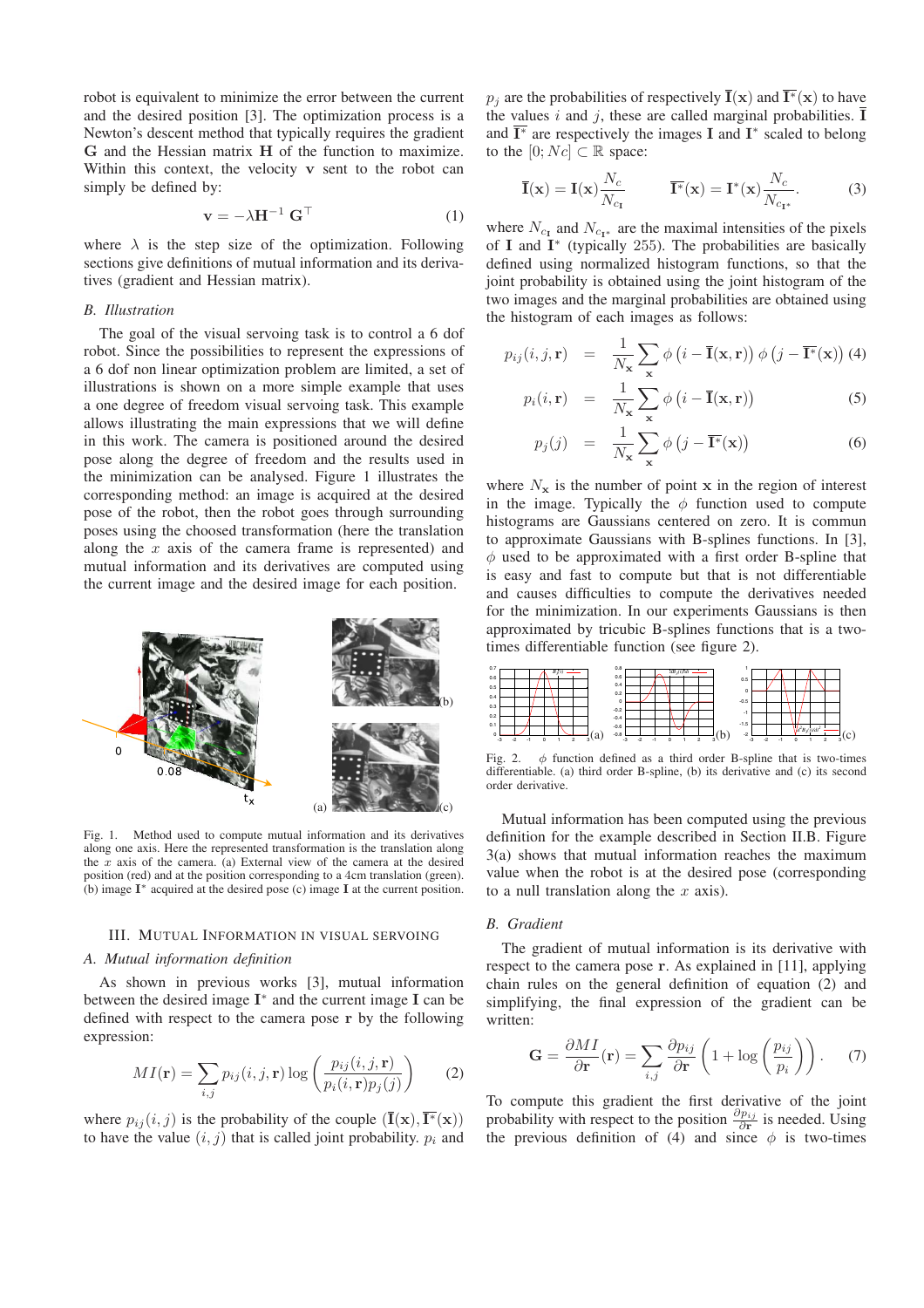

Fig. 3. Computation of mutual information and its derivatives with respect to the horizontal translation of the camera frame in meters. (a) Mutual information, (b) first derivative of mutual information and (c) second order derivatives with and without approximations.  $[\delta_1, \delta_2]$  represents the concavity domain of mutual information.

differentiable, the derivative of the joint probability is given by:

$$
\frac{\partial p_{ij}}{\partial \mathbf{r}} = \frac{1}{N_{\mathbf{x}}} \sum_{\mathbf{x}} \frac{\partial \phi}{\partial \mathbf{r}} (i - \overline{\mathbf{I}}(\mathbf{x}, \mathbf{r})) \phi (j - \overline{\mathbf{I}^*}(\mathbf{x})) . (8)
$$

Finally the derivative of the  $\phi$  function is given in [3] by:

$$
\frac{\partial \phi(i - \overline{\mathbf{I}}(\mathbf{x}, \mathbf{r}))}{\partial \mathbf{r}} = -\frac{\partial \phi(i - \overline{\mathbf{I}}(\mathbf{x}, \mathbf{r}))}{\partial i} \nabla \overline{\mathbf{I}} \mathbf{L}_{\mathbf{x}} \tag{9}
$$

where  $\nabla \overline{\mathbf{I}}$  is the image gradient in the metric space  $(\nabla \overline{\mathbf{I}}_x, \nabla \overline{\mathbf{I}}_y)$  and  $\mathbf{L}_\mathbf{x}$  is the interaction matrix that links the displacement of a point with the velocity of the robot. To illustrate the results with respect to a single translation along the x axis with a perspective projection,  $L_x$  is set to  $[-X/Z\ 0]^\top$  for each point of coordinates  $(X, Y, Z)$  in the camera frame.

In the case of visual servoing experiments using the 6 dof robot, the interaction matrix is defined as in [1] using:

$$
\mathbf{L}_{\mathbf{x}} = \begin{bmatrix} -1/Z & 0 & x/Z & xy & -(1+x^2) & y \\ 0 & -1/Z & y/Z & 1+y^2 & -xy & -x \end{bmatrix}
$$

where  $x$  and  $y$  are theimage point coordinates. Figure 3(b) shows the computed values of the derivative. These values are consistent with the corresponding mutual information values (Figure 3(a)).

#### *C. Hessian*

The Hessian of mutual information is its second order derivative with respect to the camera pose **r**. Differentiating the previously obtained gradient given by (7) it yields to:

$$
\mathbf{H} = \frac{\partial \mathbf{G}}{\partial \mathbf{r}} \tag{10}
$$
\n
$$
= \sum_{i,j} \frac{\partial p_{ij}}{\partial \mathbf{r}}^T \frac{\partial p_{ij}}{\partial \mathbf{r}} \left( \frac{1}{p_{ij}} - \frac{1}{p_i} \right) + \frac{\partial^2 p_{ij}}{\partial \mathbf{r}^2} \left( 1 + \log \frac{p_{ij}}{p_i} \right)
$$

It is classical to consider the second term of this expression as null [6], [11] that gives the following approximation:

$$
\mathbf{H} \quad \simeq \quad \sum_{i,j} \frac{\partial p_{ij}}{\partial \mathbf{r}}^\top \frac{\partial p_{ij}}{\partial \mathbf{r}} \left( \frac{1}{p_{ij}} - \frac{1}{p_i} \right). \tag{11}
$$

We will see that this approximation is too coarse. In fact, at convergence it yields to a null Hessian. Using a classical non-linear optimization such as a Newton's method (see equation (1)) with this approximation leads to a divergence at the desired position since the inverse of the null Hessian is used to compute the velocity. The complete expression of the Hessian is finally given and, using some examples, the results of the approximation and the exact method will be compared.

*1) Approximation results:* At convergence the current image is supposed to be similar to the desired image. In the case of an ideal positioning at  $\mathbf{r}^*$  we have  $\mathbf{I} = \mathbf{I}^*$  which implies that:

$$
P\left[\overline{\mathbf{I}}(\mathbf{x}, \mathbf{r}^*) \neq \overline{\mathbf{I}^*}(\mathbf{x})\right] = 0 \tag{12}
$$

$$
P\left[\overline{\mathbf{I}}(\mathbf{x}, \mathbf{r}^*) = i \cap \overline{\mathbf{I}^*}(\mathbf{x}) = i\right] = P\left[\overline{\mathbf{I}}(\mathbf{x}, \mathbf{r}^*) = i\right] (13)
$$

$$
= P\left[\overline{\mathbf{I}^*}(\mathbf{x}) = i\right] (14)
$$

where  $P(\chi)$  is the probability of the event  $\chi$ . The joint probability is then the diagonalization of the marginal probability  $p_i(j)$  with  $p_{ij}(i, j, r) = p_i(j)$  for  $i = j$  and 0 otherwise. As a consequence the summation of equation (11) is null for  $i = j$ .

Moreover considering equation (8), it is clear that the derivative of the joint probability for  $\overline{I} = \overline{I^*}$  and for  $i \neq j$ is quasi null. At the desired pose the all summation of (11) can finally be considered as null.

As expected using the example explained in Section II we can see in Figure 3(c) that the approximated Hessian is null at the desired position  $t_x = 0$ .

*2) Exact Hessian computation:* The second part of the expression (10) that has been considered as null in previous works [3] following [6], [11] has then to be taken into account. This involves computing the Hessian of the joint probability  $p_{ij}$  with respect to **r**:

$$
\frac{\partial^2 p_{ij}}{\partial \mathbf{r}^2}(i,j,\mathbf{r}) = \sum_{\mathbf{x}} \frac{\partial^2 \phi}{\partial \mathbf{r}^2} \left(i - \overline{\mathbf{I}}(\mathbf{x}, \mathbf{r})\right) \phi\left(j - \overline{\mathbf{I}^*}(\mathbf{x})\right). (15)
$$

Using the first derivative of  $\phi$  in (9) and applying chain rules and product derivative, the following result is obtained for the second order derivative:

$$
\frac{\partial^2 \phi}{\partial \mathbf{r}^2} (i - \overline{\mathbf{I}}(\mathbf{x}, \mathbf{r})) = \frac{\partial^2 \phi}{\partial i^2} (i - \overline{\mathbf{I}}(\mathbf{x}, \mathbf{r})) (\nabla \overline{\mathbf{I}} \mathbf{L}_{\mathbf{x}})^\top (\nabla \overline{\mathbf{I}} \mathbf{L}_{\mathbf{x}})
$$

$$
- \frac{\partial \phi}{\partial i} (i - \overline{\mathbf{I}}(\mathbf{x}, \mathbf{r})) (\nabla \overline{\mathbf{I}}_x \mathbf{H}_{\mathbf{x}} + \nabla \overline{\mathbf{I}}_y \mathbf{H}_{\mathbf{y}})
$$

$$
- \frac{\partial \phi}{\partial i} (i - \overline{\mathbf{I}}(\mathbf{x}, \mathbf{r})) \mathbf{L}_{\mathbf{x}}^\top \nabla^2 \overline{\mathbf{I}} \mathbf{L}_{\mathbf{x}} \qquad (16)
$$

where  $\nabla^2 \overline{\mathbf{I}} \in \mathbb{R}^{2 \times 2}$  is the gradient of  $\nabla \overline{\mathbf{I}}$  in the metric space and  $H_x$  and  $H_y$  are respectively the derivatives of the first and second line of the interaction matrix  $L<sub>x</sub>$  (see [8] for the computation of the two Hessian matrices).

We previously chose the  $\phi$  function as a two-times differentiable function so that the computation of the previous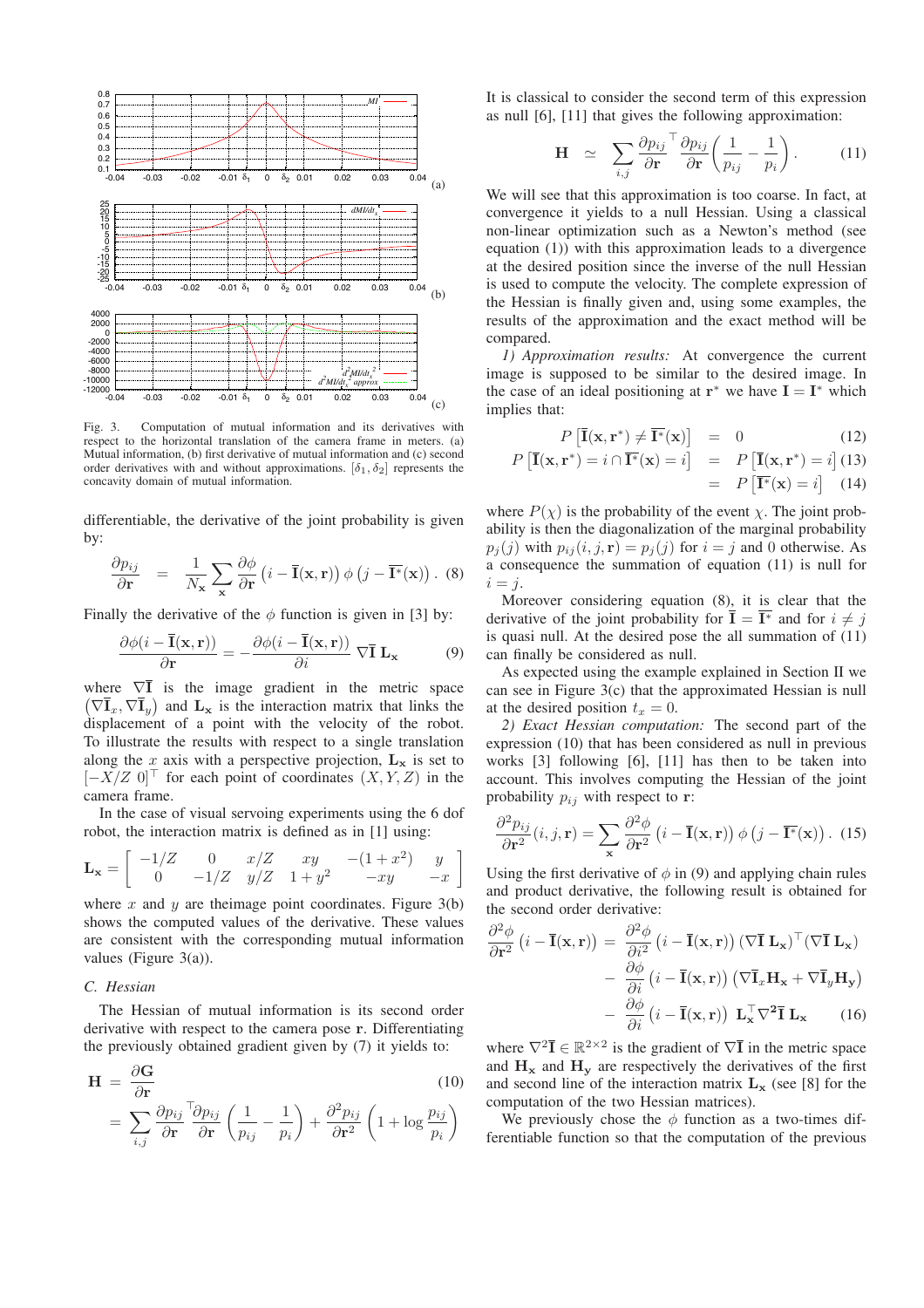

Fig. 4. Mutual information and its derivatives with respect to different degrees of freedom: (a) translation along the  $z$  axis in meters, (b) rotation around the  $x$  axis and (c) rotation around the  $z$  axis in degrees.

expression is possible. The Hessian has been computed considering the one degree of freedom example. The figure 3(c) shows the corresponding results and that the final values are accurate.

To validate the previous computation on the 6 dof problem, the same experiments as in figure 3 have been realized on the other degrees of freedom. Since we are working in the camera frame, translations along the  $x$  and  $y$  axis can be considered as similar, as well as rotations around the  $x$ and  $y$  axis. So, to illustrate our results in 6 dof, we will only represent the  $x$  and  $z$  translations and the  $x$  and  $z$ rotations. Figure 4 represents the corresponding results. The same conclusion as the previous example can be made, the computed Hessian values remain consistent with the value of the gradient.

#### IV. MAXIMIZATION PROBLEM

The analysis in one dimension of the mutual information and its derivatives highlights one issue: the domain of concavity around the desired pose is small. In the case of our first example (see figure 3) the domain of concavity  $[\delta_1, \delta_2]$ corresponds to a 1cm translation for a scene at a distance of one meter. Using the classical non-linear optimization as Newton's method minimization defined in (1) will only allow an initial pose belonging to concavity domain.

Nevertheless the shape of mutual information cost function suggests that using a gradient descent method would practically leads to a convergence domain larger than a 8cm translation. Nevertheless if we consider the maximization by simply using the rotation around the  $y$  axis and the translation along the  $x$  axis (see the corresponding mutual information in figure 5), mutual information has a shape of valley near the convergence. In the case of such valley it is known that gradient descent is unadapted and induces oscillating effects.

An usual method in visual servoing [1] is to replace the current Hessian by the Hessian at the desired position **H**∗. In our case **H**<sup>∗</sup> is obtained computing the Hessian of mutual information considering  $\overline{I} = \overline{I^*}$ . That is the Hessian of a locally concave function. In this case the entire domain is considered as concave. Then an optimization such as Newton's method theoretically converges to the desired position.

The limit of this method is that mutual information has been chosen for its robustness toward multiple variations. In



Fig. 5. Valley shape of mutual information on the 2 dof  $(t_x, r_y)$  subspace: (a) shape of the cost function and (b) isocontours.  $t_x$  and  $r_y$  are producing a quasi similar transformation to the image acquired by the image.

the case of large variations, the current Hessian at the desired pose differs from the Hessian computed using  $\bar{\mathbf{I}} = \bar{\mathbf{I}^*}$ , leading to possible problem of convergence.

To overcome this issue the proposed method consist of using the Hessian at the desired position until the robot reaches the concavity domain. At this moment the control law changes and uses the current Hessian. To do so a detection process is created to detect the entrance in the concavity domain: both the theoretical velocities using the current Hessian  $v_c$  and the ones at the desired position  $v_d$ are computed. If the robot is in the convexity domain then the current Hessian is the one of a local convex function whereas the other Hessian is the one of a local concave function, leading to two completely different velocities. As soon as the robot reaches the concavity domain, the two computed velocities are becoming similar. A function  $\mu(\mathbf{v}_c, \mathbf{v}_d)$  is simply defined to measure the similarity of the two velocities:

$$
\mu(\mathbf{v}_c, \mathbf{v}_d) = \frac{1}{\|\mathbf{v}_c\|^2 \left\|\mathbf{v}_d\right\|^2} \mathbf{v}_c^\top \mathbf{v}_d \tag{17}
$$

if  $\mu$  is equal to one the two velocities are aligned. If  $\mu$  is superior to a given threshold then the robot is considered to be in the concavity domain and the velocity  $v_c$  computed with the current exact Hessian is finally used.

#### V. EXPERIMENTAL RESULTS

#### *A. Standard visual servoing task*

To demonstrate the impact of the Hessian computation, experiments have been realized using the proposed method on a 6 dof Gantry robot equipped with a camera mounted on its end-effector. The experimental scheme is the same used in [3]. The robot is moved at the desired pose **r**<sup>∗</sup> to acquire the desired image **I**∗. Then the robot is moved to a random initial pose. The velocity computed using the control law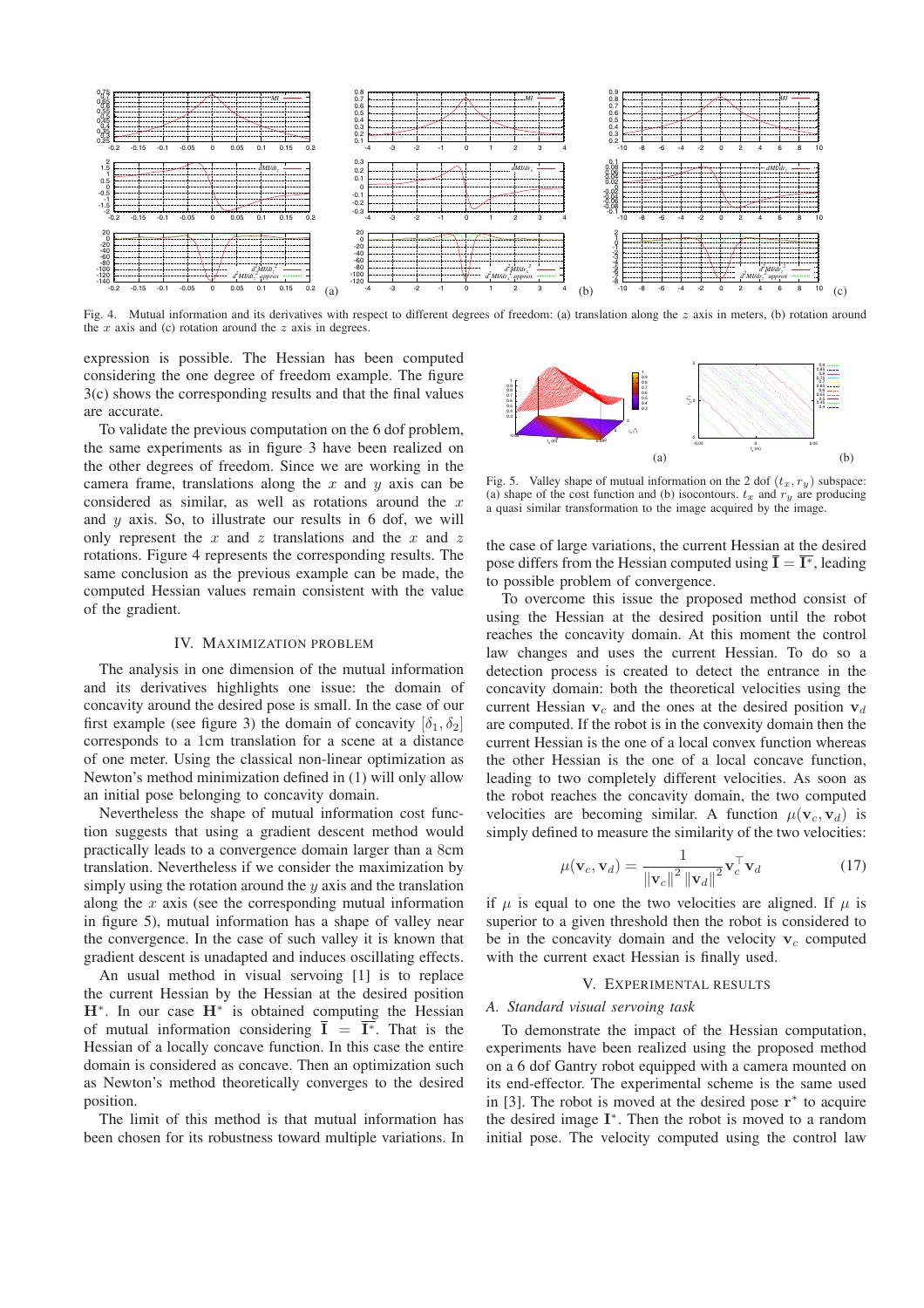

Fig. 6. Experiment of mutual information visual servoing using second order derivatives computation. (a) translation part of Δ**r** (meter) and (b) rotational part of  $\Delta \mathbf{r}$  () with x axis in seconds. (c) Initial image, (d) desired image, (e) initial images difference and (f) final images difference  $\overline{\mathbf{I}^*} - \overline{\mathbf{I}}$ .

defined in (1) is send to the robot. To analyse the behaviour of this method, current camera pose **r** and the transformation <sup>Δ</sup>**<sup>r</sup>** between **<sup>r</sup>**<sup>∗</sup> and **<sup>r</sup>** are stored during the task.

Figure 6 shows the acquired images and the corresponding behaviour of the robot for a typical experiment. The initial error pose  $\Delta r = (-15cm, -23cm, 30cm, -19°, -11°, 13°)$ is large. Figure 7 shows the trajectory of the camera in the 3D space and its orientation. This experiment shows that the behaviour of the robot is far more better than in our previous works [3]. There is no more non continuity in the control law that was due to the changes in the parameter  $N_c$  (see figure 4 in [3]), here the bin size Nc is fixed to  $N_c = 8$ . This leads to a smooth trajectory. Contrary to previous works the trajectory of the camera in the 3D space is really satisfying: the first part of the trajectory is almost a straight line and when the camera reaches the valley of the cost function (see figure 5) then the camera is reaching the final pose using a circular trajectory focusing on the scene.

The accuracy of the proposed method remains very high. The robot reaches a pose error Δ**<sup>r</sup>** below 0.1mm in translation on each axis and <sup>0</sup>.01◦ in rotation despite a distance to the scene of approximately 1 meter.

The computation of the exact value of the Hessian could be seen as a time-consuming task. However using a research type code, the time of computation remains reasonable. Using a  $2.6GHz$  processor a new velocity is computed each  $30ms$  for a frame of size  $320 \times 240$ .

#### *B. Multimodal image-based navigation*

The previous experiment gives qualitative results on the method and can be seen as difficult to compare with previous works. To validate the improvments of the proposed method, the navigation experiment presented in [3] that was limited to 3 dof is studied again with 6 dof.



Fig. 7. 3D representation of the trajectory of the camera. Axis are in meters. The desired camera pose is the red pose.

In this experiment we consider the navigation task defined in the sensor space by a database of images acquired during a learning step. This experiment evaluates the robustness of mutual information toward multimodality. So during the learning step, the camera is moving along the desired trajectory and the set of desired images  $\mathbf{I}^*(t)$  is acquired on a map scene. In the navigation task the map scene is replaced by a satellite scene. These map and aerial image have been acquired using the *IGN (Institut Geographique Nationale) ´ geoportail* (http://www.geoportail.fr) which is a tool similar to google earth. Map and aerial images have the same scale 1:25000.

We suppose that the first camera pose is near the first desired image  $I^*(t_0)$ . The visual servoing task is then used to reach the next intermediate desired pose. The switch between two desired images is performed when the gradient of the mutual information is below a given threshold. The same process is used until the desired image is the last image of the set of images  $\mathbf{I}^*(t)$ .

In previous work only the three dof  $(t_x, t_y, r_z)$  were considered since the approximation in the non-linear optimization uses to make it impossible to deal with the valley of the cost function induced by the two couples of transformation  $(t_x, r_y)$  and  $(t_y, r_x)$  (see figure 5).

In the experiment the six camera dof have to be considered to track the considered trajectory. Figure 9 shows the desired trajectory of the camera on the scene and the resulting one. Figure 8 shows the corresponding images acquired during the experiment. As we can see on both figures the middle part of the desired trajectory is defined as a  $(t_x, r_y)$  transformation: the second and third columns of figure 8 look the same whereas the transformation between the corresponding positions is a 13 $cm$  translation along x with a 0.11 $^{\circ}$  rotation around y.

Since the real transformation between the map and satellite scene are not precisely known, it is not possible to compare numerically the result with a ground truth. Then, results are evaluated on the 3D resulting trajectory of the camera and on the superposition of the desired and current images. We do not consider image error since the difference of acquisition modalities makes such error insane.

Figure 8 shows that the two images are correctly aligned and figure 9 shows that the two trajectories are similar. We can conclude that the navigation task gives accurate results.